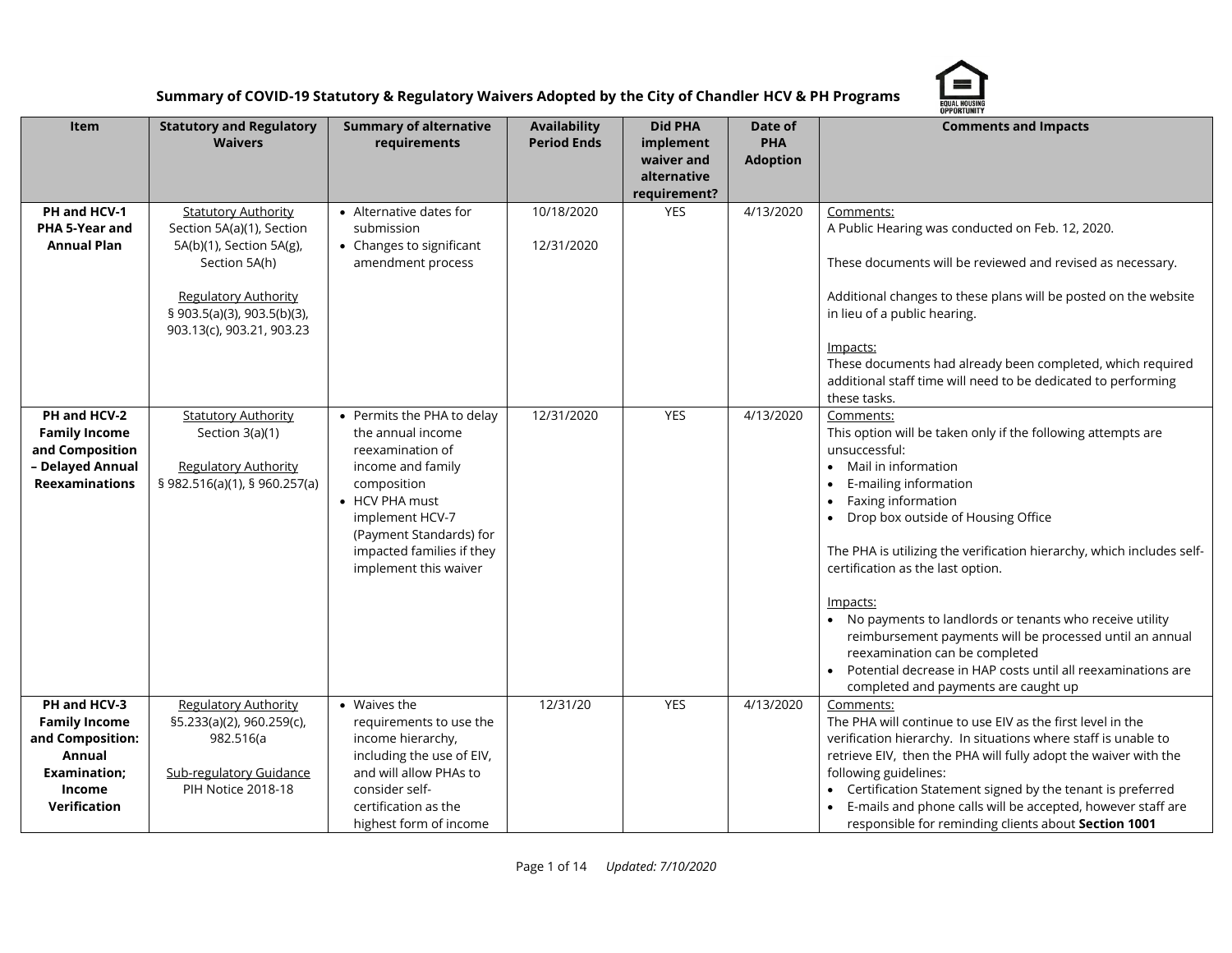

|                                                                               | <b>OPPORTUNITY</b>                                                                                                                                                               |                                                                                                                                                                                                                       |                                           |                                                                          |                                          |                                                                                                                                                                                                                                                                                                                                                                                                                                                                                                                                                                                                                                                                                                                                                                                                                                                                                                                                                                                                                                                                                      |  |
|-------------------------------------------------------------------------------|----------------------------------------------------------------------------------------------------------------------------------------------------------------------------------|-----------------------------------------------------------------------------------------------------------------------------------------------------------------------------------------------------------------------|-------------------------------------------|--------------------------------------------------------------------------|------------------------------------------|--------------------------------------------------------------------------------------------------------------------------------------------------------------------------------------------------------------------------------------------------------------------------------------------------------------------------------------------------------------------------------------------------------------------------------------------------------------------------------------------------------------------------------------------------------------------------------------------------------------------------------------------------------------------------------------------------------------------------------------------------------------------------------------------------------------------------------------------------------------------------------------------------------------------------------------------------------------------------------------------------------------------------------------------------------------------------------------|--|
| Item                                                                          | <b>Statutory and Regulatory</b><br><b>Waivers</b>                                                                                                                                | <b>Summary of alternative</b><br>requirements                                                                                                                                                                         | <b>Availability</b><br><b>Period Ends</b> | <b>Did PHA</b><br>implement<br>waiver and<br>alternative<br>requirement? | Date of<br><b>PHA</b><br><b>Adoption</b> | <b>Comments and Impacts</b>                                                                                                                                                                                                                                                                                                                                                                                                                                                                                                                                                                                                                                                                                                                                                                                                                                                                                                                                                                                                                                                          |  |
| PH and HCV-4                                                                  | <b>Statutory Authority</b>                                                                                                                                                       | verification forgoing 3rd<br>party verification<br>• PHAs that implement<br>this waiver will be<br>responsible for<br>addressing material<br>income discrepancies<br>that may arise later<br>• Waives the requirement | 12/31/2020                                | YES                                                                      | 4/13/2020                                | E-mail auto responses should be changed to include Section<br>1001 verbiage<br>Notification of change letter will be amended to include<br>Section 1001 verbiage<br>IVT will be used at the next annual reexamination<br>Impacts:<br>• Potential for program fraud resulting in termination from the<br>HCV program, if discovered<br>• Ability to complete Annual Reexaminations in a more<br>expeditious manner<br>Comments:                                                                                                                                                                                                                                                                                                                                                                                                                                                                                                                                                                                                                                                       |  |
| <b>Familiy Income</b><br>and Composition:<br><b>Interim</b><br>reexaminations | Section 3(a)(1)<br><b>Regulatory Authority</b><br>§ 5.233(a)(2), 982.516(c)(2),<br>960.257(a),(b) and (d),<br>960.259(c)<br><b>Sub-regulatory Guidance</b><br>PIH Notice 2018-18 | to use the income<br>verification<br>requirements, including<br>the use of EIV, for<br>interim reexaminations<br>forgoing 3 <sup>rd</sup> party<br>verification                                                       |                                           |                                                                          |                                          | The PHA will continue to use EIV as the first level in the<br>verification hierarchy. In situations where staff is unable to<br>retrieve EIV, then the PHA will fully implement the waiver with<br>the following guidelines:<br>• If tenants experience an increase in income, an interim will<br>be processed to increase their portion of rent<br>Certification Statement signed by the tenant is preferred<br>E-mails and phone calls will be accepted, however staff are<br>$\bullet$<br>responsible for reminding clients about Section 1001<br>• E-mail auto responses should be changed to include Section<br>1001 verbiage<br>Notification of change letter will be amended to include<br>$\bullet$<br>Section 1001 verbiage<br>• IVT will be used at the next annual reexamination<br>Impacts:<br>• Potential for program fraud resulting in termination from the<br>HCV program, if discovered<br>Ability to complete Interim Reexams in a more expeditious<br>$\bullet$<br>manner<br>Increased staff time will be necessary to process interims for<br>increases in wages |  |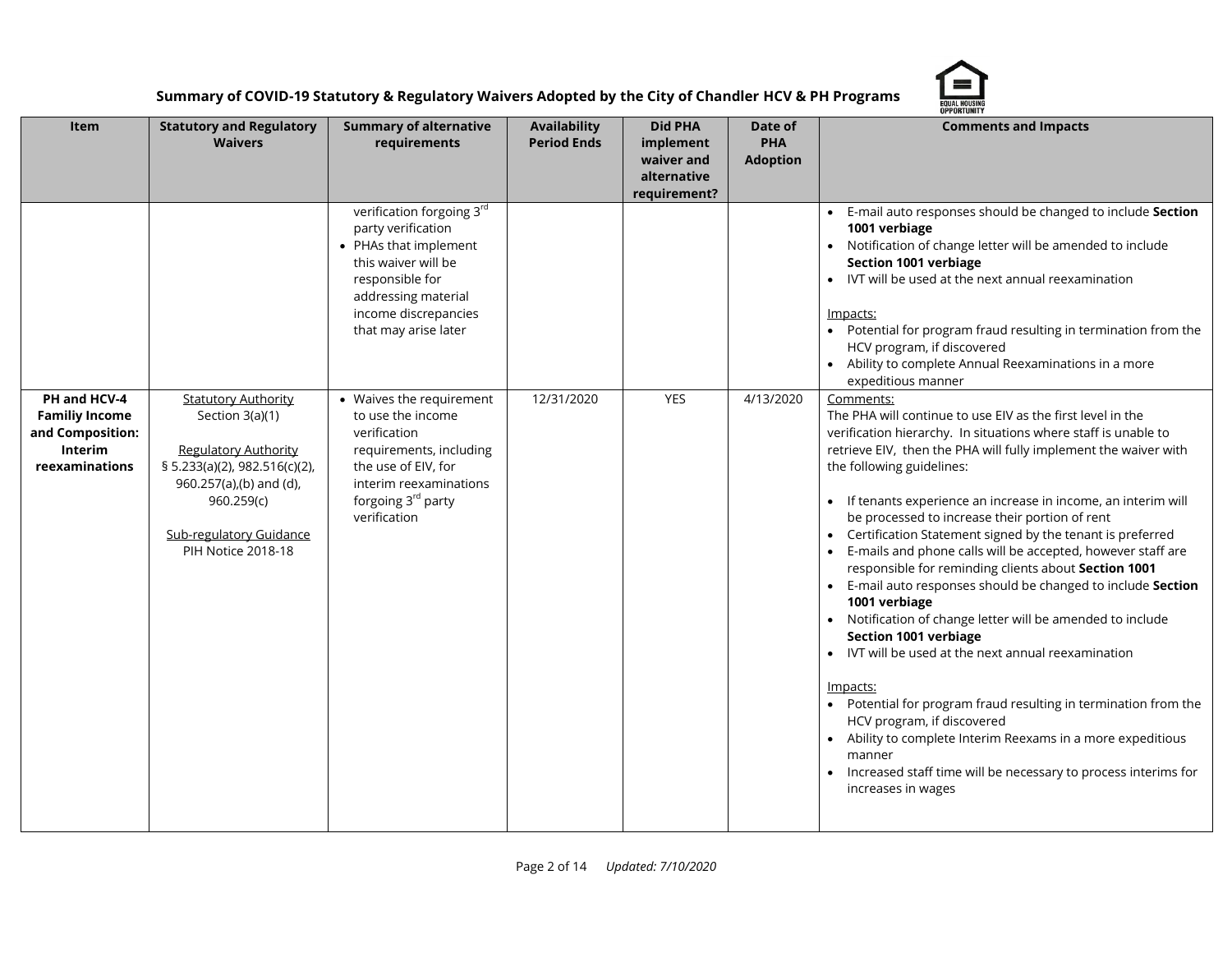

|                                                                                                                                                |                                                                                                                                                   |                                                                                                                                                                                                                              |                                                           |                                                                          |                                          | <b>OPPORTUNITY</b>                                                                                                                                                                                                                                                                                                                                                                                                                                                                                                                                                                                                           |
|------------------------------------------------------------------------------------------------------------------------------------------------|---------------------------------------------------------------------------------------------------------------------------------------------------|------------------------------------------------------------------------------------------------------------------------------------------------------------------------------------------------------------------------------|-----------------------------------------------------------|--------------------------------------------------------------------------|------------------------------------------|------------------------------------------------------------------------------------------------------------------------------------------------------------------------------------------------------------------------------------------------------------------------------------------------------------------------------------------------------------------------------------------------------------------------------------------------------------------------------------------------------------------------------------------------------------------------------------------------------------------------------|
| Item                                                                                                                                           | <b>Statutory and Regulatory</b><br><b>Waivers</b>                                                                                                 | <b>Summary of alternative</b><br>requirements                                                                                                                                                                                | <b>Availability</b><br><b>Period Ends</b>                 | <b>Did PHA</b><br>implement<br>waiver and<br>alternative<br>requirement? | Date of<br><b>PHA</b><br><b>Adoption</b> | <b>Comments and Impacts</b>                                                                                                                                                                                                                                                                                                                                                                                                                                                                                                                                                                                                  |
| PH and HCV-5<br><b>Enterprise</b><br>Income<br><b>Verification (EIV)</b><br><b>Monitoring</b>                                                  | <b>Regulatory Authority</b><br>\$5.233<br><b>Sub-regulatory Guidance</b><br><b>PIH Notice 2018-18</b>                                             | • Waives the mandatory<br>EIV monitoring<br>requirements.                                                                                                                                                                    | 12/31/2020                                                | <b>YES</b>                                                               | 4/13/2020                                | Comments:<br>The PHA will continue to monitor EIV on a monthly basis and<br>resolve issues. In situations where staff is unable to retrieve EIV,<br>then the PHA will fully implement the waiver with the stipulation<br>that resolution of issues may be delayed:<br>lmpacts:<br>Potential for over-subsidizing tenants                                                                                                                                                                                                                                                                                                     |
| PH and HCV-6<br><b>Family Self-</b><br><b>Sufficiency (FSS)</b><br><b>Contract of</b><br><b>Participation:</b><br>Contract<br><b>Extension</b> | <b>Regulatory Authority</b><br>§ 982.206(a)(2)                                                                                                    | • Provides for extensions<br>to FSS contract of<br>participation                                                                                                                                                             | 12/31/2020                                                | <b>YES</b>                                                               | 4/13/2020                                | Comments:<br>The PHA will adopt the ability to extend a client's FSS contract on<br>a case by case basis, depending upon each client's circumstances<br><u>lmpacts:</u><br>Potential for increased HAP costs, if clients who are earning<br>escrow on a monthly basis remain on the program for an<br>extended period of time                                                                                                                                                                                                                                                                                                |
| PH and HCV-7<br><b>Waiting List:</b><br>Opening and<br><b>Closing; Public</b><br><b>Notice</b>                                                 | <b>Regulatory Authority</b><br>§ 982.206(a)(2)<br><b>Sub-regulatory Guidance</b><br>PIH Notice 2012-34                                            | · Waives public notice<br>requirements for<br>opening and closing<br>waiting list<br>• Requires alternative<br>process                                                                                                       | 12/31/2020                                                | <b>YES</b>                                                               | 4/13/2020                                | Comments:<br>The PHA will adopt this waiver with the following guidelines:<br>• The PHA will post information regarding the opening and<br>closing of the waiting list on its web site<br>• In conjunction with the City of Chandler Public Information<br>Office, will send out PSA's to local newspapers, TV and radio<br>stations as well as inform our community partners and<br>provide public notice and voice mail message on our main<br>phone number.<br>• An automatic reply will be added to all PHA staff member's e-<br>mails, providing information regarding that opening and<br>closing of the waiting list. |
| HQS-1<br><b>Initial inspection</b>                                                                                                             | <b>Statutory Authority</b><br>Section 8(o)(8)(A)(i), Section<br>8(0)(8)(C)<br><b>Regulatory Authority</b><br>§ 982.305(a), 982.305(b),<br>982.405 | • Changes initial<br>inspection<br>requirements, allowing<br>for owner certification<br>that there are no life-<br>threatening deficiencies<br>• Where self-certification<br>was used, PHA must<br>inspect the unit no later | 12/31/2020<br>1-year<br>anniversary of<br>date of owner's | <b>YES</b>                                                               | 4/13/2020                                | Comments:<br>The PHA will inspect vacant units and occupied units until further<br>notice. If the PHA is unable to enter a unit due to a COVID safety<br>concern, this waiver will be implemented with the following<br>guidelines:<br>1. Use of video calls between client's phone and inspector's<br>phone, using FaceTime (Apple products)<br>2. Use of video calls between client's phone and inspector's<br>tablet using Duo for Google (Android Products)                                                                                                                                                              |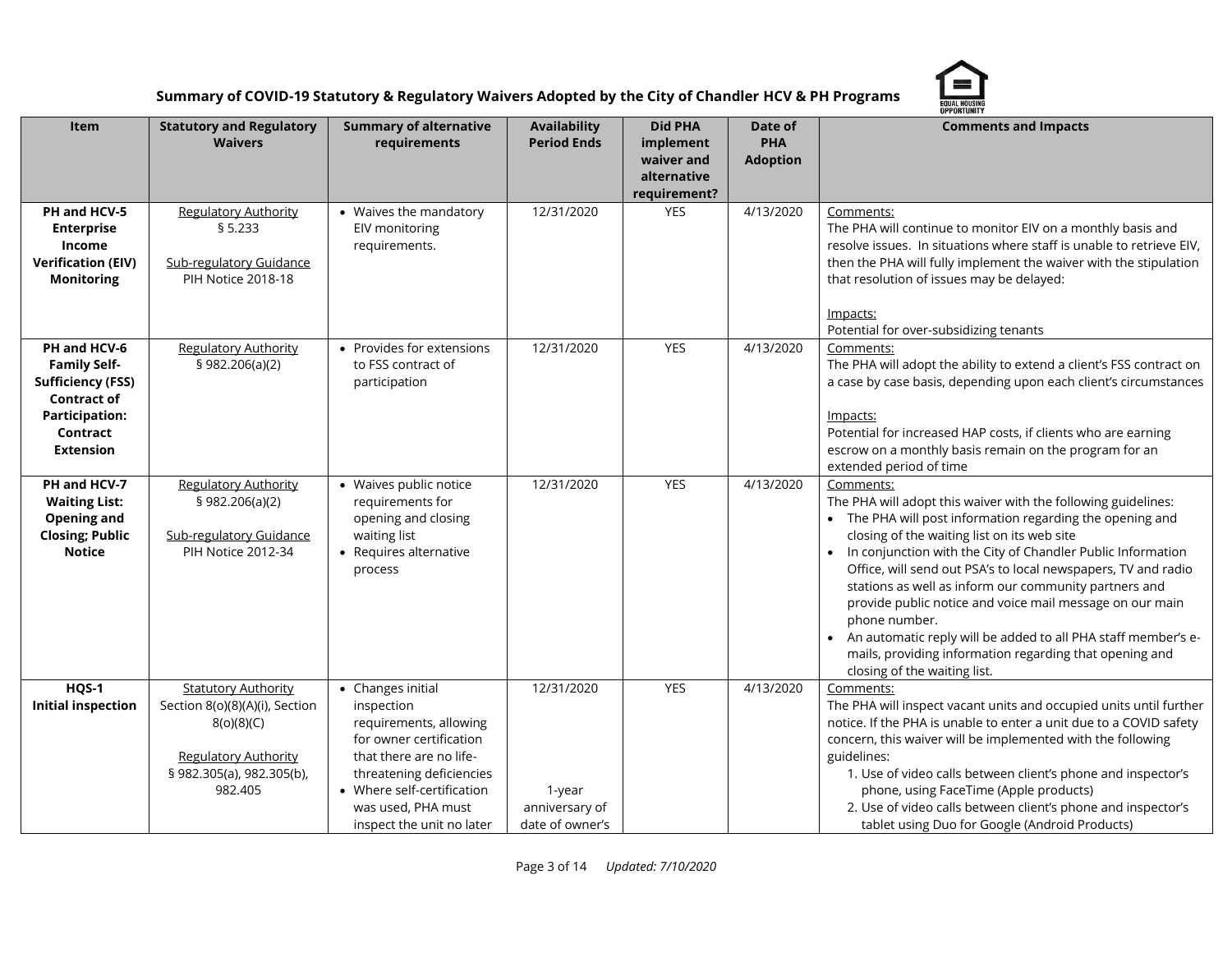

|                                                                                                                                                   | OPPORTUNITY                                                                                                                                               |                                                                                                                                                                                                                                                                                  |                                                                            |                                                                          |                                          |                                                                                                                                                                                                                                                                                                                                                                                                                                                                                                                                                                                                                                                                                                                        |  |
|---------------------------------------------------------------------------------------------------------------------------------------------------|-----------------------------------------------------------------------------------------------------------------------------------------------------------|----------------------------------------------------------------------------------------------------------------------------------------------------------------------------------------------------------------------------------------------------------------------------------|----------------------------------------------------------------------------|--------------------------------------------------------------------------|------------------------------------------|------------------------------------------------------------------------------------------------------------------------------------------------------------------------------------------------------------------------------------------------------------------------------------------------------------------------------------------------------------------------------------------------------------------------------------------------------------------------------------------------------------------------------------------------------------------------------------------------------------------------------------------------------------------------------------------------------------------------|--|
| Item                                                                                                                                              | <b>Statutory and Regulatory</b><br><b>Waivers</b>                                                                                                         | <b>Summary of alternative</b><br>requirements                                                                                                                                                                                                                                    | <b>Availability</b><br><b>Period Ends</b>                                  | <b>Did PHA</b><br>implement<br>waiver and<br>alternative<br>requirement? | Date of<br><b>PHA</b><br><b>Adoption</b> | <b>Comments and Impacts</b>                                                                                                                                                                                                                                                                                                                                                                                                                                                                                                                                                                                                                                                                                            |  |
|                                                                                                                                                   |                                                                                                                                                           | than 1-year anniversary<br>of date of owner's<br>certification.                                                                                                                                                                                                                  | certification                                                              |                                                                          |                                          | 3. Use of video call between inspector's tablet (handled by<br>client) and inspector's phone, using Duo for Google<br>4. Pictures and self-certification, subject to section 1001<br>penalties<br>5. A list of all self-certified inspections will be maintained, to<br>ensure that physical inspections are completed at the end<br>of the waiver period<br>6. Any self-certified inspections must be signed by both the<br>landlord and the tenant<br>Impacts:<br>• Potential for fraud<br>• Potential for improper payments                                                                                                                                                                                         |  |
| HQS-2: Project-<br><b>Based Voucher</b><br>(PBV) Pre-HAP<br>Contract<br><b>Inspections: PHA</b><br><b>Acceptance of</b><br><b>Completed Units</b> | <b>Statutory Authority: Section</b><br>8(0)(8)(A)<br><b>Regulatory Authority:</b><br>§§ 983.301(b), 983.156(a)(1)                                         | • Changes inspection<br>requirements, allowing<br>for owner certification<br>that there are no life-<br>threatening deficiencies<br>• Where self-certification<br>was used, PHA must<br>inspect the unit no later<br>than1-Year anniversary<br>date of owner's<br>certification. | 12/31/2020<br>1-year<br>anniversary of<br>date of owner's<br>certification | <b>NO</b>                                                                | Waiver not<br>adopted                    | Comments:<br>N/A - The City of Chandler does not currently participate in the<br>PBV program.                                                                                                                                                                                                                                                                                                                                                                                                                                                                                                                                                                                                                          |  |
| HQS-3<br><b>Initial Inspection:</b><br>Non-Life-<br><b>Threatening</b><br><b>Deficiencies (NLT)</b><br>Option                                     | <b>Statutory Authority</b><br>Section 8(o)(8)(A)(ii)<br><b>Sub-regulatory Guidance</b><br><b>HOTMA HCV Federal</b><br>Register Notice January 18,<br>2017 | • Allows for extension of<br>up to 30 days for owner<br>repairs of non-life<br>threatening conditions                                                                                                                                                                            | 12/31/2020                                                                 | <b>YES</b>                                                               | 7/10/2020                                | Comments:<br>The PHA will continue to follow current policies of a unit passing<br>inspection before the effective date of the contract. Extensions<br>will be approved on a case-by-case basis, depending upon the<br>current emergency situation that prevents a landlord from<br>obtaining materials to complete repairs.<br>Since the PHA recognizes that it may be difficult to complete<br>repairs within 30 days during this crisis, the PHA will adopt this<br>waiver to allow landlords up to 30 days to complete non-life<br>threatening conditions. The extension to make the non-life<br>threatening repairs may extend beyond Dec. 31, 2020,<br>depending on the date the PHA approved the extension. For |  |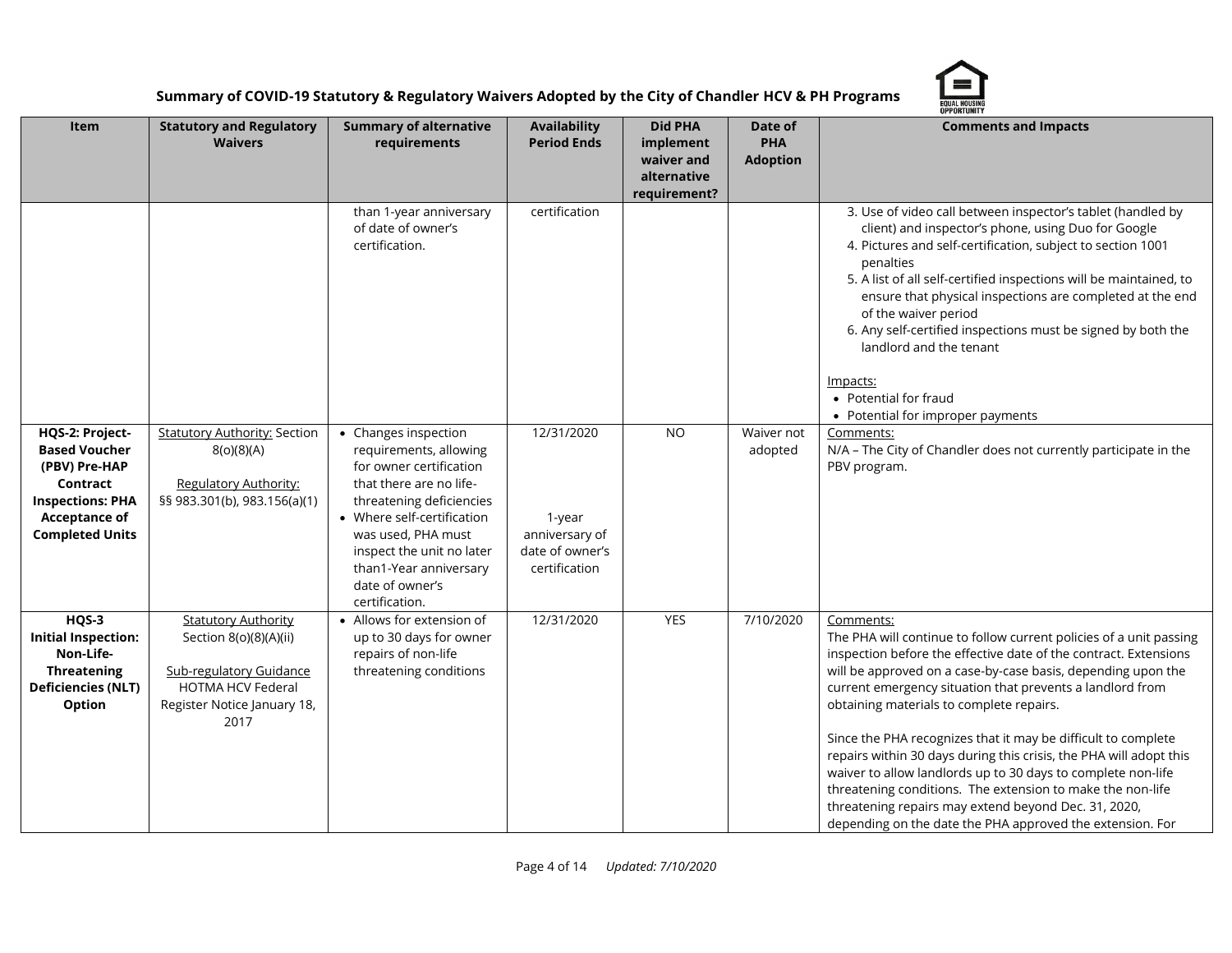

|                                                                                                                  | <b>OPPORTUNITY</b>                                                                                                                                         |                                                                                                                                                                                                                                                                                                                                                       |                                                                                                                                   |                                                                          |                                          |                                                                                                                                                                                                                                                                                                                                                                                                                                                                     |  |
|------------------------------------------------------------------------------------------------------------------|------------------------------------------------------------------------------------------------------------------------------------------------------------|-------------------------------------------------------------------------------------------------------------------------------------------------------------------------------------------------------------------------------------------------------------------------------------------------------------------------------------------------------|-----------------------------------------------------------------------------------------------------------------------------------|--------------------------------------------------------------------------|------------------------------------------|---------------------------------------------------------------------------------------------------------------------------------------------------------------------------------------------------------------------------------------------------------------------------------------------------------------------------------------------------------------------------------------------------------------------------------------------------------------------|--|
| Item                                                                                                             | <b>Statutory and Regulatory</b><br><b>Waivers</b>                                                                                                          | <b>Summary of alternative</b><br>requirements                                                                                                                                                                                                                                                                                                         | <b>Availability</b><br><b>Period Ends</b>                                                                                         | <b>Did PHA</b><br>implement<br>waiver and<br>alternative<br>requirement? | Date of<br><b>PHA</b><br><b>Adoption</b> | <b>Comments and Impacts</b>                                                                                                                                                                                                                                                                                                                                                                                                                                         |  |
|                                                                                                                  |                                                                                                                                                            |                                                                                                                                                                                                                                                                                                                                                       |                                                                                                                                   |                                                                          |                                          | example, if the PHA approved the extension on Dec.15th, the<br>maximum extension provided to the owner would be Jan. 14th. If<br>the owner has not made the NLT repairs by the end of the pHA<br>extension period, the PHA will withhold the payment.<br>Impacts:<br>• Potential for improper payments<br>• Potential for clients living in sub-standard housing                                                                                                    |  |
| HQS-4<br><b>HQS Initial -</b><br>Inspection<br><b>Requirement:</b><br><b>Alternative</b><br>Inspection<br>Option | <b>Statutory Authority</b><br>Section 8(o)(8)(A)(iii)<br><b>Sub-regulatory Guidance</b><br><b>HOTMA HCV Federal</b><br>Register Notice January 18,<br>2017 | • Under Initial HQS<br>Alternative Inspection<br>Option - allows for<br>commencement of<br>assistance payments<br>based on owner<br>certification there are no<br>life-threatening<br>deficiencies<br>• Where self-certification<br>was used, PHA must<br>inspect the unit no later<br>than 1-year anniversary<br>of date of owner's<br>certification | 12/31/2020<br>1-year<br>anniversary of<br>date of owner's<br>certification                                                        | <b>YES</b>                                                               | 4/13/2020                                | The PHA will continue to follow current policies of conducting<br>physical inspections as long as it is safe to do so. If that should<br>change, alternate methods will be employed to verify initial<br>inspections of occupied units.<br>Alternate inspections would include a virtual inspection, with an<br>owner self-certification to be provided.<br>Impacts:<br>• Potential for improper payments<br>• Potential for clients living in sub-standard housing |  |
| $HQS-5$<br><b>HQS</b> Inspection<br><b>Requirement:</b><br><b>Biennial</b><br>Inspections                        | <b>Statutory Authority</b><br>Section 8(o)(D)<br><b>Regulatory Authority</b><br>§§ 982.405(a), 983.103(d)                                                  | • Allows for delay in<br>biennial inspections<br>• All delayed biennial<br>inspections must be<br>completed as soon as<br>reasonably possible but<br>by no later than 1 year<br>after the date on which<br>the biennial inspection<br>would have been<br>required absent the<br>waiver.                                                               | 10/31/2020<br>1 year after the<br>date on which<br>the biennial<br>inspection would<br>have been<br>required absent<br>the waiver | YES                                                                      | 4/13/2020                                | Comments:<br>The PHA will adopt this waiver and will maintain a list of<br>impacted units to ensure that physical inspections are<br>completed at the end of the waiver period<br>Impacts:<br>• Potential for improper payments<br>• Potential for clients living in sub-standard housing                                                                                                                                                                           |  |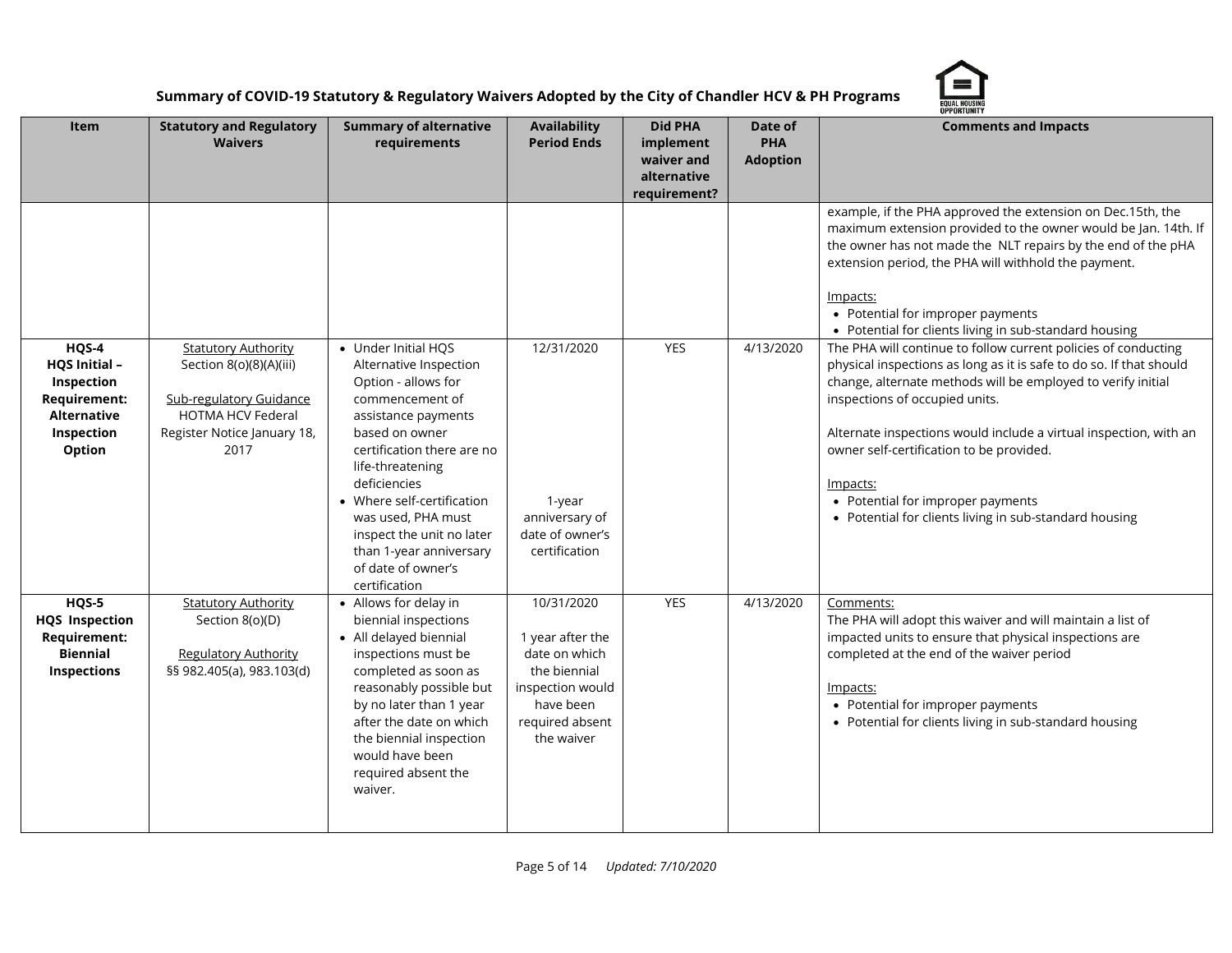

|                                                                                                             |                                                                                                                |                                                                                                                                                                                    |                                           |                                                                          |                                          | OPPORTUNITY                                                                                                                                                                                                                                                                                                                                                                                                                                                                                                                                                                                                                                                                                                                                                                                                                                                                                                                                                                                                                                                                                                  |
|-------------------------------------------------------------------------------------------------------------|----------------------------------------------------------------------------------------------------------------|------------------------------------------------------------------------------------------------------------------------------------------------------------------------------------|-------------------------------------------|--------------------------------------------------------------------------|------------------------------------------|--------------------------------------------------------------------------------------------------------------------------------------------------------------------------------------------------------------------------------------------------------------------------------------------------------------------------------------------------------------------------------------------------------------------------------------------------------------------------------------------------------------------------------------------------------------------------------------------------------------------------------------------------------------------------------------------------------------------------------------------------------------------------------------------------------------------------------------------------------------------------------------------------------------------------------------------------------------------------------------------------------------------------------------------------------------------------------------------------------------|
| Item                                                                                                        | <b>Statutory and Regulatory</b><br><b>Waivers</b>                                                              | <b>Summary of alternative</b><br>requirements                                                                                                                                      | <b>Availability</b><br><b>Period Ends</b> | <b>Did PHA</b><br>implement<br>waiver and<br>alternative<br>requirement? | Date of<br><b>PHA</b><br><b>Adoption</b> | <b>Comments and Impacts</b>                                                                                                                                                                                                                                                                                                                                                                                                                                                                                                                                                                                                                                                                                                                                                                                                                                                                                                                                                                                                                                                                                  |
| HQS-6: HQS<br><b>Interim</b><br>Inspections<br>(Special<br>Inspections)                                     | <b>Statutory Authority:</b><br>Section_8(o)(8)(F)<br><b>Regulatory Authority:</b><br>§§ 982.405(g), 983.103(e) | • Waives the requirement<br>for the PHA to conduct<br>interim inspection and<br>requires alternative<br>method<br>• Allows for repairs to be<br>verified by alternative<br>methods | 12/31/2020                                | <b>YES</b>                                                               | 4/13/2020                                | Comments:<br>The PHA will continue to follow the current policy of conducting<br>physical inspections as long as it is safe to do so. If that should<br>change, alternate methods will be employed to perform interim<br>inspections (special inspections) of occupied units.<br>The PHA will adopt this waiver with the following guidelines:<br>1. Use of video calls between client's phone and inspector's<br>phone, using FaceTime (Apple products)<br>2. Use of video calls between client's phone and inspector's<br>tablet using Duo for Google (Android Products)<br>3. Use of video call between inspector's tablet (handled by<br>client) and inspector's phone, using Duo for Google<br>4. Pictures and self-certification, subject to section 1001<br>penalties<br>5. A list of all self-certified inspections will be maintained, to<br>ensure that physical inspections are completed at the end<br>of the waiver period<br>6. Any self-certified inspections must be signed by both the<br>landlord and the tenant<br>Impacts:<br>• Potential for fraud<br>• Potential for improper payments |
| HQS-7<br><b>PBV Turnover</b><br>Inspections                                                                 | <b>Regulatory Authority</b><br>§ 983.103(c)                                                                    | • Allows for PBV turnover<br>units to be filled based<br>on owner certification<br>there are no life-<br>threatening deficiencies<br>• Allows for delayed full<br>HQS inspection   | 7/31/2020<br>10/31/2020                   | <b>NO</b>                                                                | Waiver not<br>adopted                    | Comments:<br>N/A-The City of Chandler does not currently participate in the<br>PBV program.<br>Impacts:<br>Potential for fraud<br>• Potential for improper payments                                                                                                                                                                                                                                                                                                                                                                                                                                                                                                                                                                                                                                                                                                                                                                                                                                                                                                                                          |
| HQS-8: PBV HAP<br><b>Contract: HQS</b><br><b>Inspections to</b><br><b>Add or Substitute</b><br><b>Units</b> | <b>Statutory Authority:</b><br>Section 8(o)(8)(A)<br><b>Regulatory Authority</b><br>§§ 983.207(a), 983.207(b)  | • Allows for PBV units to<br>be added or substituted<br>in the HAP contract<br>based on owner<br>certification there are no                                                        | 12/31/2020                                | <b>NO</b>                                                                | Waiver not<br>adopted                    | Comments:<br>N/A-The City of Chandler does not currently participate in the<br>PBV program.                                                                                                                                                                                                                                                                                                                                                                                                                                                                                                                                                                                                                                                                                                                                                                                                                                                                                                                                                                                                                  |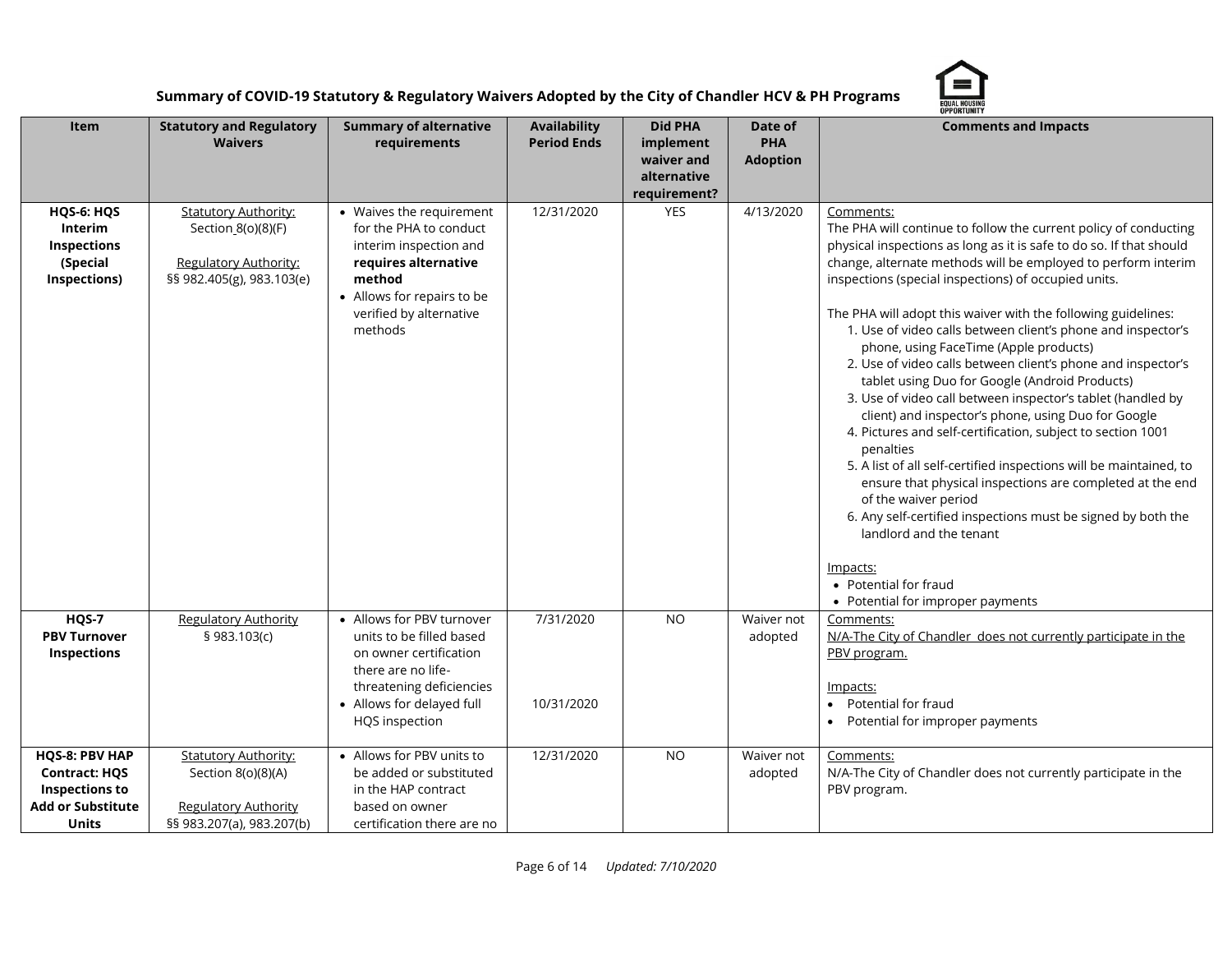

|                                                                                    |                                                                                                                           |                                                                                                                                                                                                                  |                                                                                                     |                                                                          |                                          | <b>OPPORTUNITY</b>                                                                                                                                                                                                                                                                                                                                                 |
|------------------------------------------------------------------------------------|---------------------------------------------------------------------------------------------------------------------------|------------------------------------------------------------------------------------------------------------------------------------------------------------------------------------------------------------------|-----------------------------------------------------------------------------------------------------|--------------------------------------------------------------------------|------------------------------------------|--------------------------------------------------------------------------------------------------------------------------------------------------------------------------------------------------------------------------------------------------------------------------------------------------------------------------------------------------------------------|
| Item                                                                               | <b>Statutory and Regulatory</b><br><b>Waivers</b>                                                                         | <b>Summary of alternative</b><br>requirements                                                                                                                                                                    | <b>Availability</b><br><b>Period Ends</b>                                                           | <b>Did PHA</b><br>implement<br>waiver and<br>alternative<br>requirement? | Date of<br><b>PHA</b><br><b>Adoption</b> | <b>Comments and Impacts</b>                                                                                                                                                                                                                                                                                                                                        |
|                                                                                    |                                                                                                                           | life-threatening<br>deficiencies<br>• Allows for delayed full<br>HQS inspection                                                                                                                                  | 1-year<br>anniversary of<br>date of owner's<br>certification                                        |                                                                          |                                          |                                                                                                                                                                                                                                                                                                                                                                    |
| HQS-9<br><b>HQS Quality</b><br>Control<br>Inspections                              | <b>Regulatory Authority</b><br>§ 982.405(b), 983.103€(3)                                                                  | • Provides for a<br>suspension of the<br>requirement for QC<br>sampling inspections                                                                                                                              | 12/31/2020                                                                                          | <b>YES</b>                                                               | 4/13/2020                                | Comments:<br>The PHA will adopt this waiver and will resume Quality Control<br>Inspections at the end of the waiver period.<br>Impacts:<br>• Potential for improper payments<br>• Potential for tenants living in sub-standard conditions                                                                                                                          |
| <b>HQS-10</b><br><b>Housing Quality</b><br><b>Standards: Space</b><br>and Security | <b>Regulatory Authority</b><br>§ 982.401(d)                                                                               | • Waives the requirement<br>that each dwelling unit<br>have at least 1 bedroom<br>or living/sleeping room<br>for each 2 persons.                                                                                 | Remains in<br>effect one year<br>from lease term<br>or date of<br>Notice,<br>whichever is<br>longer | <b>NO</b>                                                                | Waiver not<br>adopted                    | Comments:<br>Currently, families are able to find units that meet the occupancy<br>standards. If that should change, the PHA reserves the right to<br>adopt this waiver.<br>Impacts:<br>Potential for tenants living in overcrowded conditions                                                                                                                     |
| <b>HQS-11</b><br>Homeownership<br><b>Options: Initial</b><br><b>HQS Inspection</b> | <b>Statutory Authority</b><br>Section 8(o)(8)(A)(i), Section<br>8(y)(3)(B)<br><b>Regulatory Authority</b><br>\$982.631(a) | • Waives the requirement<br>to perform an initial<br>HQS inspection in order<br>to begin making<br>homeownership<br>assistance payments<br>• Requires family to<br>obtain independent<br>professional inspection | 12/31/2020                                                                                          | <b>NO</b>                                                                | Waiver not<br>adopted                    | Comments:<br>N/A - The PHA does not participate in the homeownership<br>program.                                                                                                                                                                                                                                                                                   |
| $HCV-1$<br>Administrative<br>Plan                                                  | <b>Regulatory Authority</b><br>\$982.54(a)                                                                                | $\bullet$ Establishes an<br>alternative requirement<br>that policies may be<br>adopted without board<br>approval<br>• Any provisions adopted<br>informally must be<br>adopted formally NLT<br>December 31, 2020  | 9/30/2020<br>12/31/2020                                                                             | <b>YES</b>                                                               | 4/13/2020                                | Comments:<br>A Public Hearing was conducted on Feb. 12, 2020.<br>These documents will be reviewed and revised as necessary.<br>Additional changes to these plans will be posted on the website<br>in lieu of a public hearing.<br>Impacts:<br>This document had already been completed and submitted to<br>HUD, additional staff time will need to be dedicated to |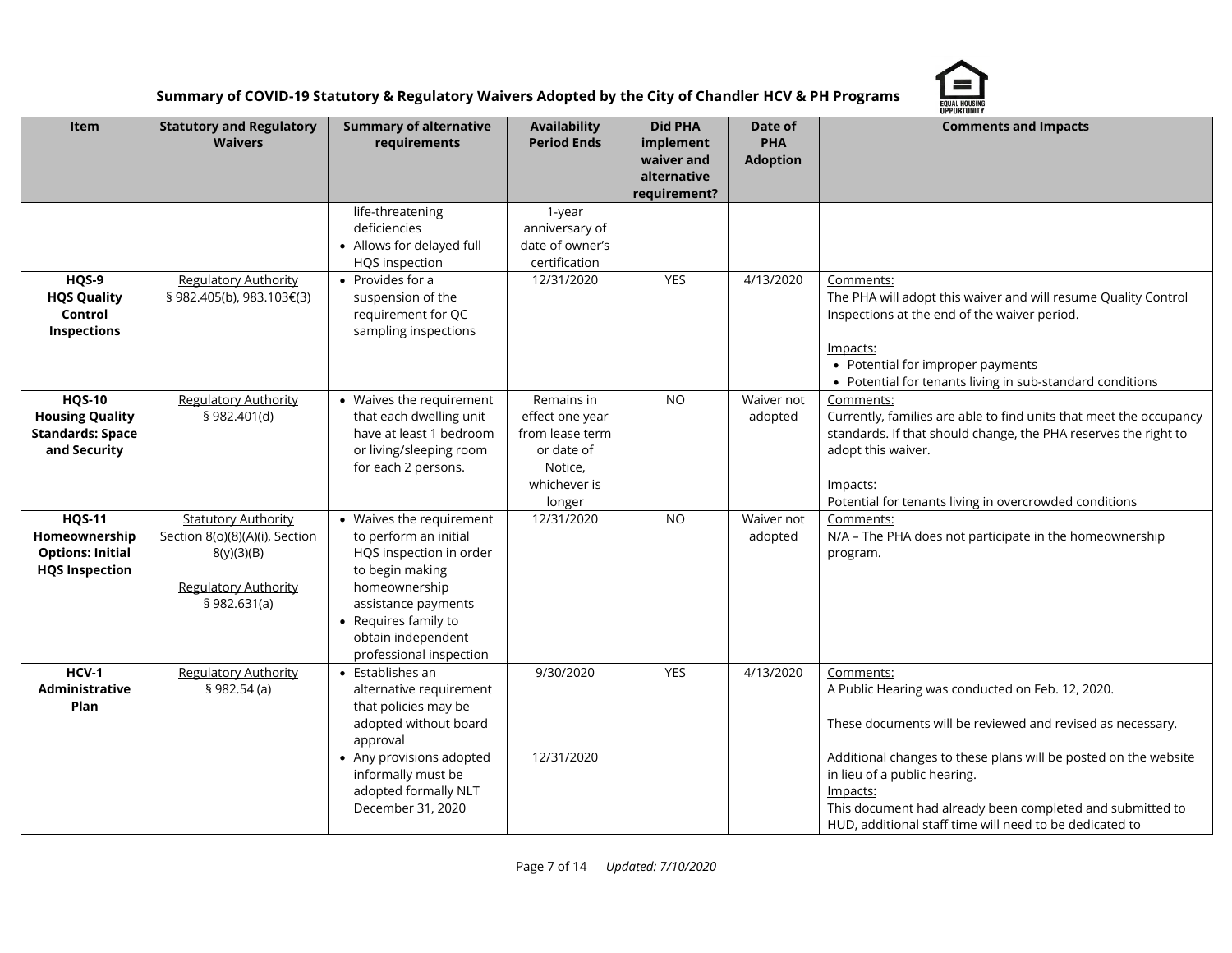

|                                                                                                                  | <b>OPPORTUNITY</b>                                              |                                                                                                                                                        |                                           |                                                                          |                                          |                                                                                                                                                                                                                                                                                                                                                                                                                                                                                                                                                                          |  |
|------------------------------------------------------------------------------------------------------------------|-----------------------------------------------------------------|--------------------------------------------------------------------------------------------------------------------------------------------------------|-------------------------------------------|--------------------------------------------------------------------------|------------------------------------------|--------------------------------------------------------------------------------------------------------------------------------------------------------------------------------------------------------------------------------------------------------------------------------------------------------------------------------------------------------------------------------------------------------------------------------------------------------------------------------------------------------------------------------------------------------------------------|--|
| Item                                                                                                             | <b>Statutory and Regulatory</b><br><b>Waivers</b>               | <b>Summary of alternative</b><br>requirements                                                                                                          | <b>Availability</b><br><b>Period Ends</b> | <b>Did PHA</b><br>implement<br>waiver and<br>alternative<br>requirement? | Date of<br><b>PHA</b><br><b>Adoption</b> | <b>Comments and Impacts</b>                                                                                                                                                                                                                                                                                                                                                                                                                                                                                                                                              |  |
|                                                                                                                  |                                                                 |                                                                                                                                                        |                                           |                                                                          |                                          | performing these tasks.                                                                                                                                                                                                                                                                                                                                                                                                                                                                                                                                                  |  |
| $HCV-2$<br><b>Information</b><br><b>When Family is</b><br><b>Selected: PHA</b><br><b>Oral Briefing</b>           | <b>Regulatory Authority</b><br>§ 982.301(a)(1),<br>§ 983.252(a) | • Waives the requirement<br>for an oral briefing<br>• Provides for alternative<br>methods to conduct<br>required voucher<br>briefing                   | 12/31/2020                                | YES                                                                      | 4/13/2020                                | Comments:<br>• The PHA will conduct briefings through a variety of different<br>methods to include: virtual briefings and conference calls<br>• Virtual briefings will make available all information online<br>• Briefing information (packet documents) will be available<br>online, via email, and the U.S. Postal Service<br>• Language services will be made available upon request.<br>Impacts:<br>• Increased staff time being spent on briefings<br>• Increased postage costs for briefing material that cannot be e-<br>mailed                                  |  |
| HCV-3<br><b>Term of Voucher:</b><br>-Extensions of<br><b>Term</b>                                                | <b>Regulatory Authority</b><br>§ 982.303(b)(1)                  | • Allows PHAs to provide<br>voucher extensions<br>regardless of current<br>PHA policy                                                                  | 12/31/2020                                | <b>YES</b>                                                               | 4/13/2020                                | Comments:<br>Any and all requests for extensions will be granted, whether<br>these requests are in writing or over the phone. Extensions for<br>non-elderly, non-disabled families will be granted for 60 days<br>beyond the 120 days, for a total voucher term of 180 days.<br>Extensions for disabled or elderly households will be granted for<br>60 days beyond the 180 days, for a total voucher term of 240<br>days.<br><u>Impacts:</u><br>• Potential delays in clients leasing up in a unit<br>• Clients will have a greater opportunity to find a suitable unit |  |
| HCV-4<br>PHA Approval of<br><b>Assisted Tenancy:</b><br><b>When HAP</b><br><b>Contract is</b><br><b>Executed</b> | <b>Regulatory Authority</b><br>§ 982.305(c)                     | • Provides for HAP<br>payments for contracts<br>not executed within 60<br>days<br>• PHA must not pay HAP<br>to owner until HAP<br>contract is executed | 12/31/2020                                | YES                                                                      | 7/10/2020                                | Comments:<br>We will continue to follow our current policies. Only in extreme<br>circumstances, on a case-by-case review, will this waiver be<br>implemented.<br>The PHA will allow up to 120 days from the beginning of the<br>lease term to the contract signing.<br>Impacts:<br>• Potential delays in clients leasing up in a unit<br>• Greater flexibility                                                                                                                                                                                                           |  |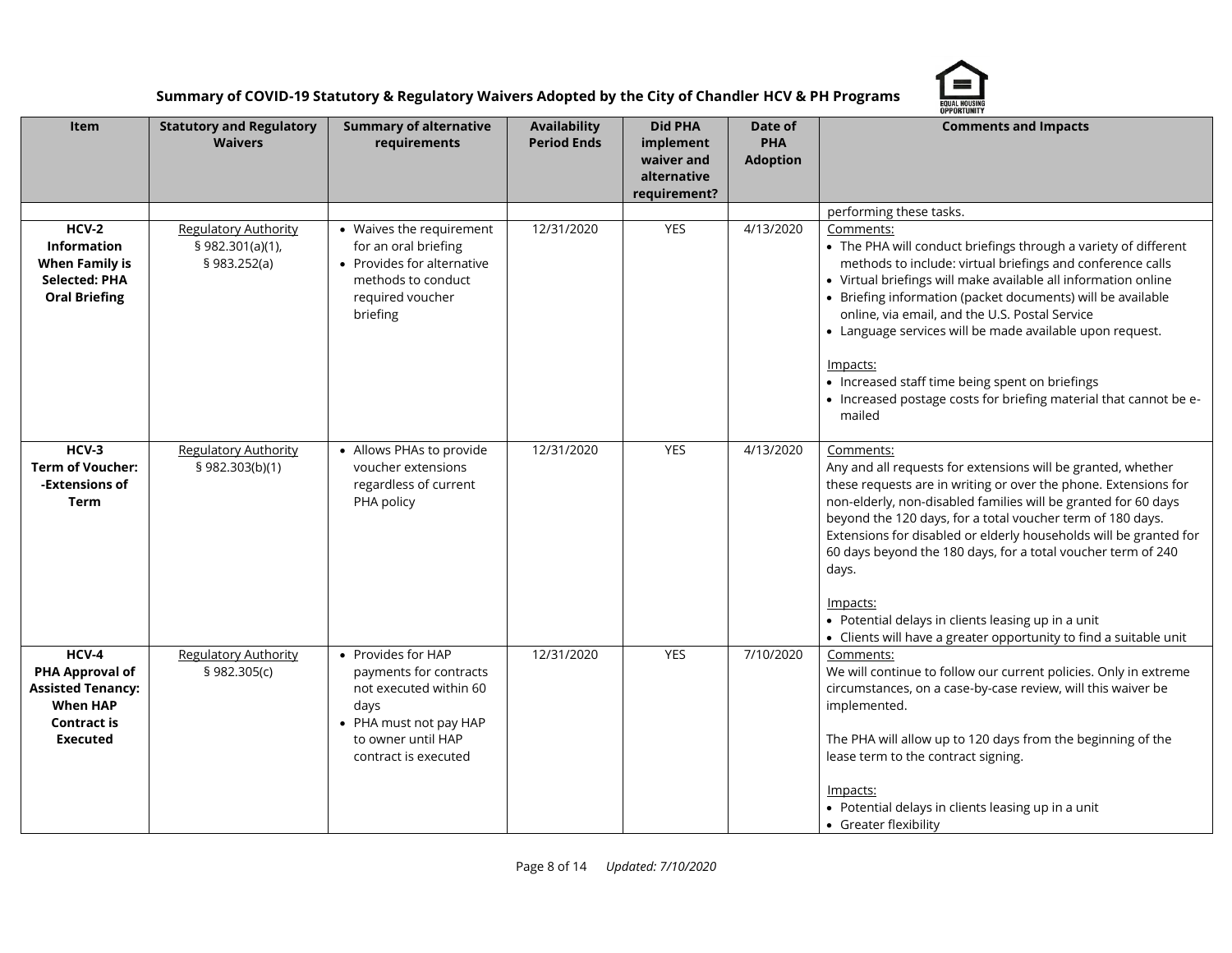

|                                                                                                        | <b>OPPORTUNITY</b>                                |                                                                                                                                                                                                                                |                                    |                                                                          |                                          |                                                                                                                                                                                                                                                                                                                                                                                                                                                                                                                                                             |  |
|--------------------------------------------------------------------------------------------------------|---------------------------------------------------|--------------------------------------------------------------------------------------------------------------------------------------------------------------------------------------------------------------------------------|------------------------------------|--------------------------------------------------------------------------|------------------------------------------|-------------------------------------------------------------------------------------------------------------------------------------------------------------------------------------------------------------------------------------------------------------------------------------------------------------------------------------------------------------------------------------------------------------------------------------------------------------------------------------------------------------------------------------------------------------|--|
| <b>Item</b>                                                                                            | <b>Statutory and Regulatory</b><br><b>Waivers</b> | <b>Summary of alternative</b><br>requirements                                                                                                                                                                                  | Availability<br><b>Period Ends</b> | <b>Did PHA</b><br>implement<br>waiver and<br>alternative<br>requirement? | Date of<br><b>PHA</b><br><b>Adoption</b> | <b>Comments and Impacts</b>                                                                                                                                                                                                                                                                                                                                                                                                                                                                                                                                 |  |
| $HCV-5$<br><b>Absence from</b><br>unit                                                                 | <b>Regulatory Authority</b><br>§982.312           | • Allows for PHA<br>discretion on absences<br>from units longer than<br>180 days<br>• PHAs must not make<br>HAP payments beyond<br>12/31/20 for units<br>vacant more than 180<br>consecutive days                              | 12/31/2020                         | YES                                                                      | 4/13/2020                                | Comments:<br>For those temporarily absent from the unit no longer than 180<br>days, the PHA will continue to make HAP payments through<br>12/31/2020. If an annual reexamination is needed during that<br>time period, all payments will stop until an annual reexamination<br>can be completed.<br>Notification must received from the family member or<br>representative of the need for this waiver.<br>Impacts:<br>• Potential for increased HAP costs<br>• Potential for increased fraud<br>• Preservation of housing for families                     |  |
| HCV-6<br><b>Automatic</b><br><b>Termination of</b><br>the HAP Contract                                 | <b>Regulatory Authority</b><br>§ 982.455          | • Allows PHA to extend<br>the period of time after<br>the last HAP payment is<br>made before the HAP<br>contract terminates<br>automatically                                                                                   | 12/31/2020                         | YES                                                                      | 4/13/2020                                | Comments:<br>Upon written notice to the owner and family, the PHA will allow<br>zero HAP families to remain on the program until 12/31/2020 or<br>six months from the time the last HAP payment was made,<br>whichever comes first.<br>Impacts:<br>• Greater flexibility at this time of uncertainty<br>• Provides a safety net for families facing potential job loss<br>• Preservation of housing for families                                                                                                                                            |  |
| <b>HCV-7</b><br>Increase in<br>Payment<br><b>Standard During</b><br><b>HAP Contract</b><br><b>Term</b> | <b>Regulatory Authority</b><br>§ 982.505(c)(4)    | • Provides PHAs with the<br>option to increase the<br>payment standard for<br>the family at any time<br>after the effective date<br>of the increase, rather<br>than waiting for the next<br>regular reexamination to<br>do so. | 12/31/2020                         | <b>YES</b>                                                               | 7/10/2020                                | Comments:<br>Should the PHA delay the annual reexamination for a family<br>under Item PH and HCV-2, the PHA will apply any increase to the<br>payment standard to this annual, once it is completed.<br>Annual Reexaminations are continuing to be processed in a<br>timely manner with the appropriate documentation available. If<br>that should change, the PHA will implement this waiver, as<br>necessary waiver.<br>Impacts:<br>• No payments to landlords or tenants who receive utility<br>reimbursement payments will be processed until an annual |  |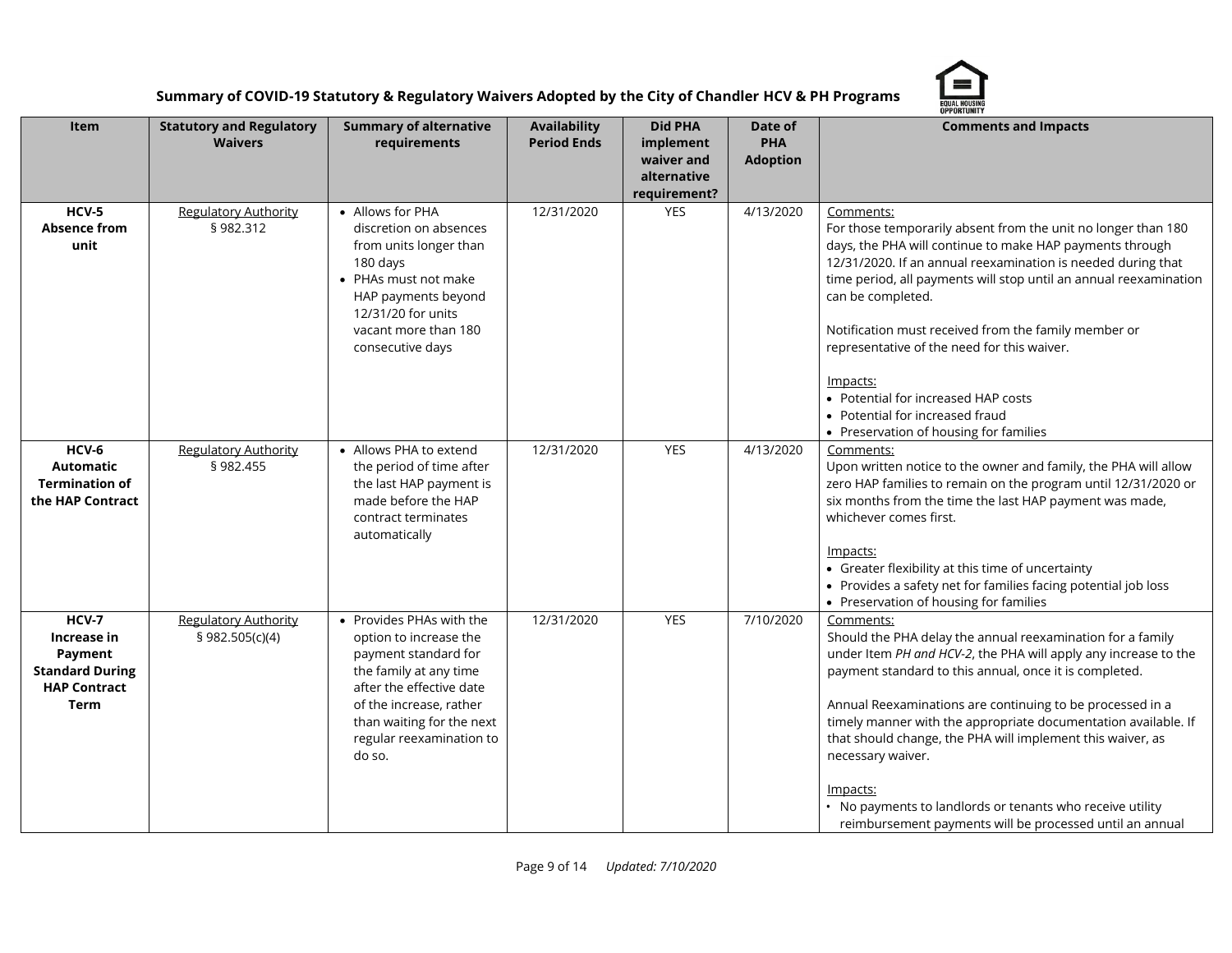

|                                                                                                                                             | <b>OPPORTUNITY</b>                                                                                       |                                                                                                                                                                      |                                           |                                                                          |                                          |                                                                                                                                                                                                                                                                                                           |  |
|---------------------------------------------------------------------------------------------------------------------------------------------|----------------------------------------------------------------------------------------------------------|----------------------------------------------------------------------------------------------------------------------------------------------------------------------|-------------------------------------------|--------------------------------------------------------------------------|------------------------------------------|-----------------------------------------------------------------------------------------------------------------------------------------------------------------------------------------------------------------------------------------------------------------------------------------------------------|--|
| Item                                                                                                                                        | <b>Statutory and Regulatory</b><br><b>Waivers</b>                                                        | <b>Summary of alternative</b><br>requirements                                                                                                                        | <b>Availability</b><br><b>Period Ends</b> | <b>Did PHA</b><br>implement<br>waiver and<br>alternative<br>requirement? | Date of<br><b>PHA</b><br><b>Adoption</b> | <b>Comments and Impacts</b>                                                                                                                                                                                                                                                                               |  |
|                                                                                                                                             |                                                                                                          |                                                                                                                                                                      |                                           |                                                                          |                                          | reexamination can be completed<br>Potential decrease in HAP costs until all reexaminations are<br>completed and payments are caught up                                                                                                                                                                    |  |
| HCV-8<br><b>Utility Allowance</b><br>Schedule                                                                                               | <b>Regulatory Authority</b><br>§982.517                                                                  | • Provides for delay in<br>updating utility<br>allowance schedule                                                                                                    | 12/31/2020                                | YES                                                                      | 7/10/2020                                | Comments:<br>The PHA updated Utility Allowance Schedules effective 7/1/2020<br>and were adopted, pending Board approval.<br>The PHA reserves the right to implement this waiver in 2021, if<br>necessary, should unforeseen circumstances arise.<br>Impacts:<br>Potential for inaccurate HAP/URP payments |  |
| $HCV-9$<br>Homeownership<br><b>Counseling</b>                                                                                               | <b>Statutory Authority</b><br>Section 8(y)(1)(D)<br><b>Regulatory Authority</b><br>§ 982.630, 982.636(d) | • Waives the requirement<br>for the family to obtain<br>pre-assistance<br>counseling                                                                                 | 12/31/2020                                | <b>NO</b>                                                                | Waiver not<br>adopted                    | Comments:<br>N/A-The City of Chandler does not participate in a<br>homeownership program.                                                                                                                                                                                                                 |  |
| <b>HCV-10 Familiy</b><br><b>Unification</b><br>Program (FUP):<br><b>FUP Youth Age</b><br><b>Eligibility to Enter</b><br><b>HAP Contract</b> | <b>Statutory Authority</b><br>Section $8(x)(2)$                                                          | • Allows PHAs to increase<br>age to 26 for foster<br>youth initial lease up                                                                                          | 12/31/2020                                | <b>NO</b>                                                                | Waiver not<br>adopted                    | Comments:<br>N/A - The City of Chandler does not participate in a FUP<br>program.                                                                                                                                                                                                                         |  |
| HCV-11: Family<br><b>Unification</b><br>Program (FUP):<br>Length of<br><b>Assistance for</b><br>Youth                                       | <b>Statutory Authority</b><br>Section $8(x)(2)$                                                          | • Allows PHAs to suspend<br>terminations of<br>assistance for FUP youth<br>who will reach the 36-<br>month limit between<br>April 10, 2020, and<br>December 31, 2020 | 12/31/2020                                | <b>NO</b>                                                                | Waiver not<br>adopted                    | Comments:<br>N/A - The City of Chandler does not participate in a FUP<br>program.                                                                                                                                                                                                                         |  |
| <b>HCV-12 Family</b><br><b>Unification</b><br>Program (FUP):<br><b>Timeframe for</b><br>Referral                                            | <b>Statutory Authority</b><br>Sectin $8(x)(2)$                                                           | • Allows PHAs to accept<br>referrals of otherwise<br>eligible youth who will<br>leave foster care within<br>120 days                                                 | 12/31/2020                                | <b>NO</b>                                                                | Waiver not<br>adopted                    | Comment:<br>N/A - The City of Chandler does not participate in a FUP<br>program.                                                                                                                                                                                                                          |  |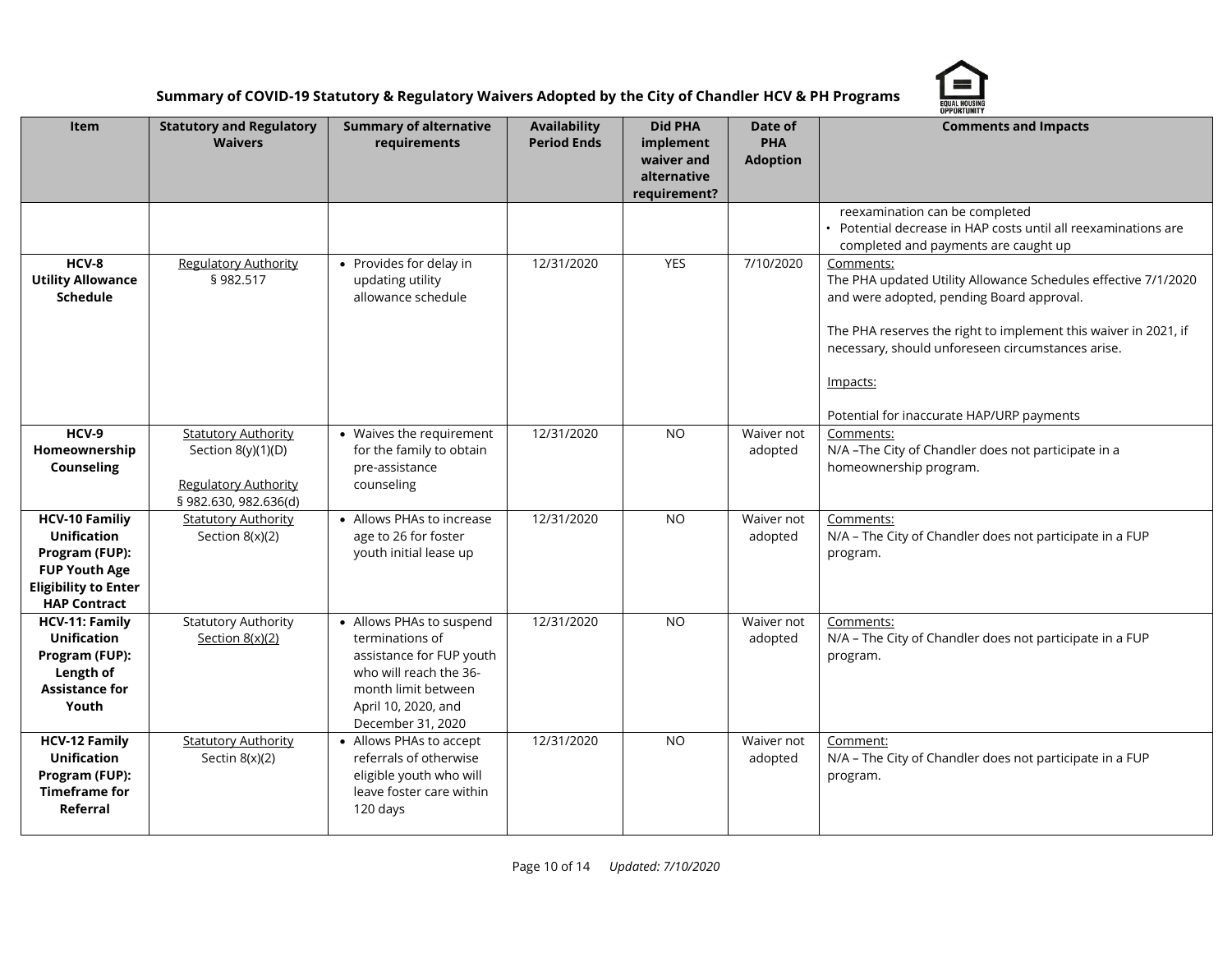

|                                                                                         |                                                      |                                                                                                                                                                                                   |                                                                                                     |                                                                          |                                          | OPPORTUNITY                                                                                                                                                                |
|-----------------------------------------------------------------------------------------|------------------------------------------------------|---------------------------------------------------------------------------------------------------------------------------------------------------------------------------------------------------|-----------------------------------------------------------------------------------------------------|--------------------------------------------------------------------------|------------------------------------------|----------------------------------------------------------------------------------------------------------------------------------------------------------------------------|
| Item                                                                                    | <b>Statutory and Regulatory</b><br><b>Waivers</b>    | <b>Summary of alternative</b><br>requirements                                                                                                                                                     | <b>Availability</b><br><b>Period Ends</b>                                                           | <b>Did PHA</b><br>implement<br>waiver and<br>alternative<br>requirement? | Date of<br><b>PHA</b><br><b>Adoption</b> | <b>Comments and Impacts</b>                                                                                                                                                |
| <b>HCV 13</b><br>Homeownership:<br><b>Maximum Term</b><br>of Assistance                 | <b>Regulatory Authority</b><br>§982.634(a)           | • Allows PHAs to extend<br>homeownership<br>assistance for up to 1<br>additional year                                                                                                             | 12/31/2020                                                                                          | N <sub>O</sub>                                                           | Waiver not<br>adopted                    | Comments:<br>N/A - The City of Chandler does not participate in a<br>homeownership program.                                                                                |
| <b>HCV-14</b><br><b>Mandatory</b><br><b>Removal of Unit</b><br>from PBV HAP<br>Contract | <b>Regulatory Authority</b><br>§§983.211(a); 983.258 | • Allowas a PHA to keep a<br>PBV unit under contract<br>for a period of time that<br>extends beyond 180<br>from the last HAP but<br>does not extend beyond<br>December 31, 2020                   | 12/31/2020                                                                                          | <b>NO</b>                                                                | Waiver not<br>adopted                    | Comments:<br>N/A - The City of Chandler does not currently participant in a<br>PBV program.                                                                                |
| <b>PH-1 Fiscal</b><br><b>Closeout of</b><br><b>Capital Grant</b><br><b>Funds</b>        | <b>Regulatory Authority</b><br>§905.322(b)           | • Extension of deadlines<br>for ADCC and AMCC                                                                                                                                                     | Varies by PHA                                                                                       | <b>YES</b>                                                               | 7/10/2020                                | Comments:<br>ADCC and AMCC forms due between March 1 <sup>st</sup> and September<br>30, 2020.                                                                              |
| PH-2 Total<br>Development<br>Costs                                                      | <b>Regulatory Authority</b><br>§905.314(c)-(d)       | • Waives the TDC and HCC<br>limits permitting<br>approval of amounts in<br>excess of published TDC<br>by 25% to 50% on a case<br>by case basis                                                    | Applies to<br>development<br>proposals<br>submitted to<br>HUD no later<br>than December<br>31, 2021 | <b>YES</b>                                                               | 7/10/2020                                | Comments:<br>Submitted before 12/31/2021.                                                                                                                                  |
| PH-3 Cost and<br>Other<br><b>Limitations:</b><br><b>Types of Labor</b>                  | <b>Regulatory Authority</b><br>§905.314(j)           | • Allows for the use of<br>force account labor for<br>modernization activities<br>in certain circumstances                                                                                        | 12/31/2020                                                                                          | <b>NO</b>                                                                | Waiver not<br>adopted                    |                                                                                                                                                                            |
| PH-4 ACOP:<br><b>Adoption of</b><br><b>Tenant Selection</b><br><b>Policies</b>          | Regulatory Authority<br>§960.202(c)(1)               | • Establishes alternative<br>requirement that<br>policies may be adopted<br>without board approval<br>• Any provisions adopted<br>informally must be<br>adopted formally NLT<br>December 31, 2020 | 9/30/2020<br>12/31/2020                                                                             | <b>YES</b>                                                               | 7/10/2020                                | Comments:<br>These documents will be reviewed and revised as necessary.<br>Additional changes to these plans will be posted on the website<br>in lieu of a public hearing. |
| <b>PH-5 Community</b><br>Service and Self-<br>Sufficiency                               | <b>Statutory Authority</b><br>Section 12(c)          | • Temporarily suspend<br><b>CSSR</b>                                                                                                                                                              | 3/31/2021                                                                                           | YES                                                                      | 4/13/2020                                |                                                                                                                                                                            |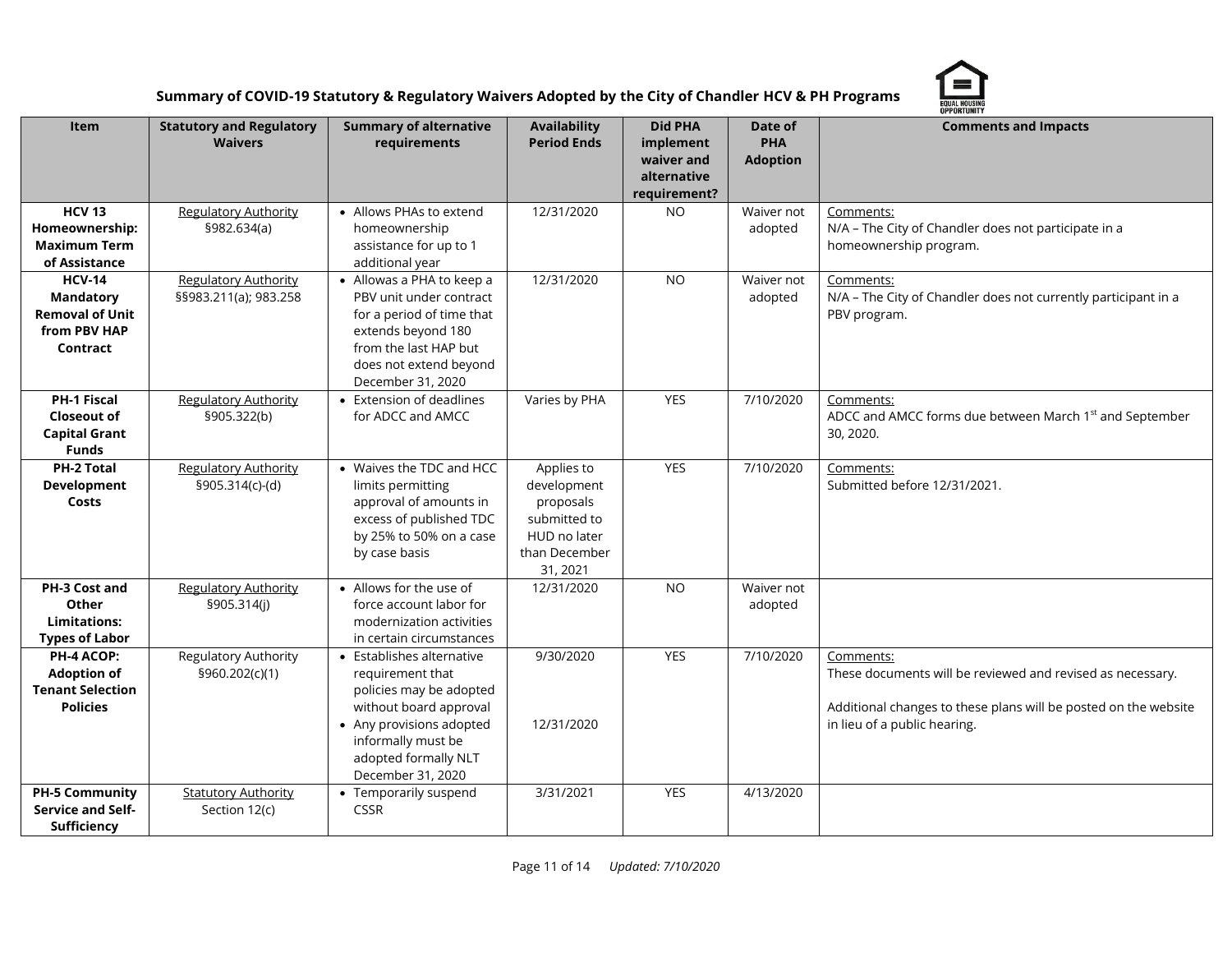

|                                                                                                                        |                                                                                                                                                                                                                                                             |                                                                                      |                                           |                                                                          |                                          | OPPORTUNITY                                                                                                                                                                                                                                                                                                                                                                                                                    |
|------------------------------------------------------------------------------------------------------------------------|-------------------------------------------------------------------------------------------------------------------------------------------------------------------------------------------------------------------------------------------------------------|--------------------------------------------------------------------------------------|-------------------------------------------|--------------------------------------------------------------------------|------------------------------------------|--------------------------------------------------------------------------------------------------------------------------------------------------------------------------------------------------------------------------------------------------------------------------------------------------------------------------------------------------------------------------------------------------------------------------------|
| Item                                                                                                                   | <b>Statutory and Regulatory</b><br><b>Waivers</b>                                                                                                                                                                                                           | <b>Summary of alternative</b><br>requirements                                        | Availability<br><b>Period Ends</b>        | <b>Did PHA</b><br>implement<br>waiver and<br>alternative<br>requirement? | Date of<br><b>PHA</b><br><b>Adoption</b> | <b>Comments and Impacts</b>                                                                                                                                                                                                                                                                                                                                                                                                    |
| Requirement<br>(CSSR)                                                                                                  | <b>Regulatory Authority</b><br>§§960.603(a) and<br>960.603(b)                                                                                                                                                                                               |                                                                                      |                                           |                                                                          |                                          |                                                                                                                                                                                                                                                                                                                                                                                                                                |
| <b>PH-6 Energy</b><br><b>Audits</b>                                                                                    | <b>Regulatory Authority</b><br>§965.302                                                                                                                                                                                                                     | • Allows for delay in due<br>dates of energy audits                                  | One year<br>beyond 2020<br>audit deadline | YES                                                                      | 7/10/2020                                | Comments:<br>Due one year beyond date of energy audit deadline.                                                                                                                                                                                                                                                                                                                                                                |
| PH-7 Over-<br><b>Income Families</b>                                                                                   | <b>Statutory Authority</b><br>Section 16(a)(5)<br><b>Sub-regulatory Guidance</b><br><b>Housing Opportunity</b><br>Through Modernization Act<br>of 2016: Final<br>Implementation of the<br>Public Housing Income<br>Limit 83 FR 35490, Notice<br>PIH 2019-11 | • Changes to timeframes<br>for determination of<br>over-income                       | 12/31/2020                                | <b>YES</b>                                                               | 7/10/2020                                |                                                                                                                                                                                                                                                                                                                                                                                                                                |
| <b>PH-8 Resident</b><br><b>Council Elections</b>                                                                       | <b>Regulatory Authority</b><br>§964.130(a)(1)                                                                                                                                                                                                               | • Provides for delay in<br>resident council<br>elections                             | 12/31/2020                                | <b>YES</b>                                                               | 4/13/2020                                | Comments:<br>This was extended from PIH Notice 2020-05.                                                                                                                                                                                                                                                                                                                                                                        |
| PH-9 Review and<br><b>Revision of Utilty</b><br><b>Allowance</b>                                                       | <b>Regulatory Authority</b><br>§965.507                                                                                                                                                                                                                     | • Provides for delay in<br>updating utility<br>allowance schedule                    | 12/31/2020                                | <b>YES</b>                                                               | 7/10/2020                                | Comments:<br>The PHA updated Utility Allowance Schedules effective 7/1/2020<br>and were adopted, pending Board approval. A Public Hearing<br>was conducted on Feb. 12, 2020.<br>The 2021 Utility Allowance Schedules will not be effective until<br>7/1/2021.<br>These documents will be reviewed and revised as necessary.<br>Additional changes to these plans will be posted on the website<br>in lieu of a public hearing. |
| <b>PH-10 Tenant</b><br><b>Notifications for</b><br><b>Changes to</b><br><b>Project Rules and</b><br><b>Regulations</b> | <b>Regulatory Authority</b><br>§966.5                                                                                                                                                                                                                       | • Advance notice not<br>required except for<br>policies related to tenant<br>changes | 12/31/2020                                | YES                                                                      | 4/13/2020                                |                                                                                                                                                                                                                                                                                                                                                                                                                                |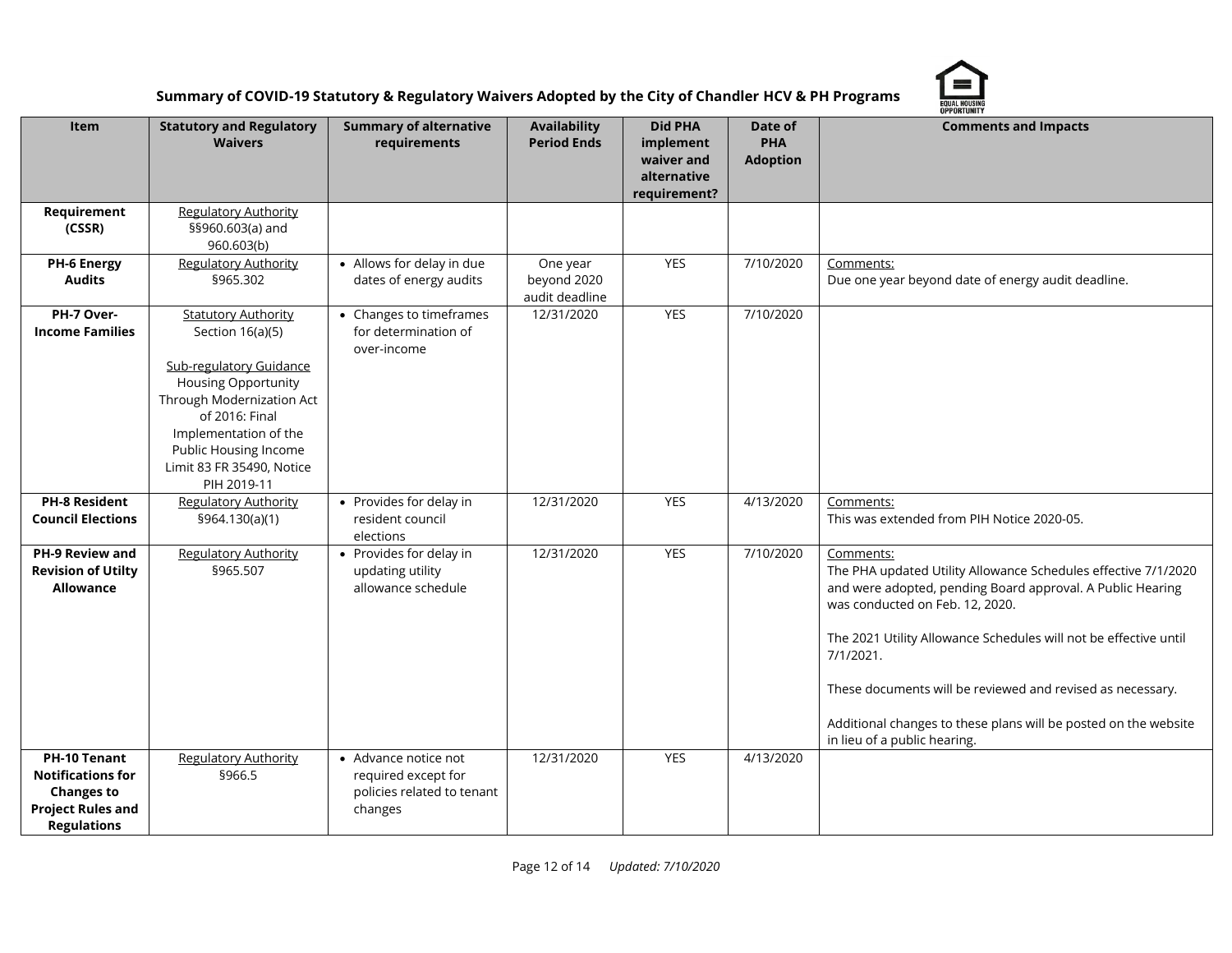

|                                                                                                                                                                                            | <b>OPPORTUNITY</b>                                                                          |                                                                                                                                                                   |                                                                                                          |                                                                          |                                          |                                                                                                                                                                                                                                                                                                                                     |  |
|--------------------------------------------------------------------------------------------------------------------------------------------------------------------------------------------|---------------------------------------------------------------------------------------------|-------------------------------------------------------------------------------------------------------------------------------------------------------------------|----------------------------------------------------------------------------------------------------------|--------------------------------------------------------------------------|------------------------------------------|-------------------------------------------------------------------------------------------------------------------------------------------------------------------------------------------------------------------------------------------------------------------------------------------------------------------------------------|--|
| Item                                                                                                                                                                                       | <b>Statutory and Regulatory</b><br><b>Waivers</b>                                           | <b>Summary of alternative</b><br>requirements                                                                                                                     | <b>Availability</b><br><b>Period Ends</b>                                                                | <b>Did PHA</b><br>implement<br>waiver and<br>alternative<br>requirement? | Date of<br><b>PHA</b><br><b>Adoption</b> | <b>Comments and Impacts</b>                                                                                                                                                                                                                                                                                                         |  |
| PH-11 Designated<br><b>Housing Plan</b><br><b>Renewals</b>                                                                                                                                 | <b>Statutory Authority</b><br>Sectin 7(f)                                                   | • Extends the Plan's<br>effective period through<br>December 31, 2020, for<br>Plans due to expire<br>between the date of this<br>Notice and December<br>31, 2020. | 12/31/2020                                                                                               | <b>YES</b>                                                               | 7/10/2020                                |                                                                                                                                                                                                                                                                                                                                     |  |
| PH-12: Public<br><b>Housing Agency</b><br><b>Annual Self-</b><br>Inspections                                                                                                               | <b>Statutory Authority</b><br>Section 6(f)(3)<br><b>Regulatory Authority</b><br>§ 902.20(d) | • Waives the requirement<br>that the PHA must<br>inspection each project                                                                                          | 12/31/20                                                                                                 | <b>YES</b>                                                               | 4/13/2020                                | Comments:<br>This was extended and clarified from 10/31/2020. The PHA<br>continues to receive maintenance requests and reports of life-<br>threateneing safety concerns directly from residents via an<br>online portal and calls to the office. The PHA will cointinue to<br>conduct exterior site inspections on a monthly basis. |  |
| 11a PHAS                                                                                                                                                                                   | <b>Regulatory Authority</b><br>24 CFR Part 902                                              | • Allows for alternatives<br>related to inspections<br>• PHA to retain prior year<br>PHAS score unless<br>requests otherwise                                      | HUD will resume<br>issuing new<br>PHAS scores<br>starting with<br>PHAs with FYE<br>dates of<br>3/31/2021 | <b>YES</b>                                                               | 4/13/2020                                | Comments:<br>This waiver was in the PIH Notice 2020-05                                                                                                                                                                                                                                                                              |  |
| 11 <sub>b</sub><br><b>SEMAP</b>                                                                                                                                                            | <b>Regulatory Authority</b><br>24 CFR Part 985                                              | • PHA to retain prior year<br>SEMAP score unless<br>requests otherwise                                                                                            | HUD will resume<br>issuing new<br>SEMAP scores<br>starting with<br>PHAs with FYE<br>dates of 3/31/21     | <b>YES</b>                                                               | 4/13/2020                                | Comments:<br>Automatically waived by HUD<br>Impacts:<br>Decreased administrative burden                                                                                                                                                                                                                                             |  |
| 11 <sub>c</sub><br><b>Uniform</b><br><b>Financial</b><br><b>Reporting</b><br><b>Standards: Filing</b><br>of Financial<br><b>Reports;</b><br><b>Reporting</b><br>Compliance<br><b>Dates</b> | <b>Regulatory Authority</b><br>§§ 5.801(c), 5.801(d)(1)                                     | • Allows for extensions of<br>financial reporting<br>deadlines                                                                                                    | Varies by PHA<br><b>FYE</b>                                                                              | <b>YES</b>                                                               | 4/13/2020                                | Comments:<br>The PHA already submitted audited financial information by<br>3/31/2020.<br>We are adopting this waiver in case it is extended for FY20<br>financial statements.                                                                                                                                                       |  |